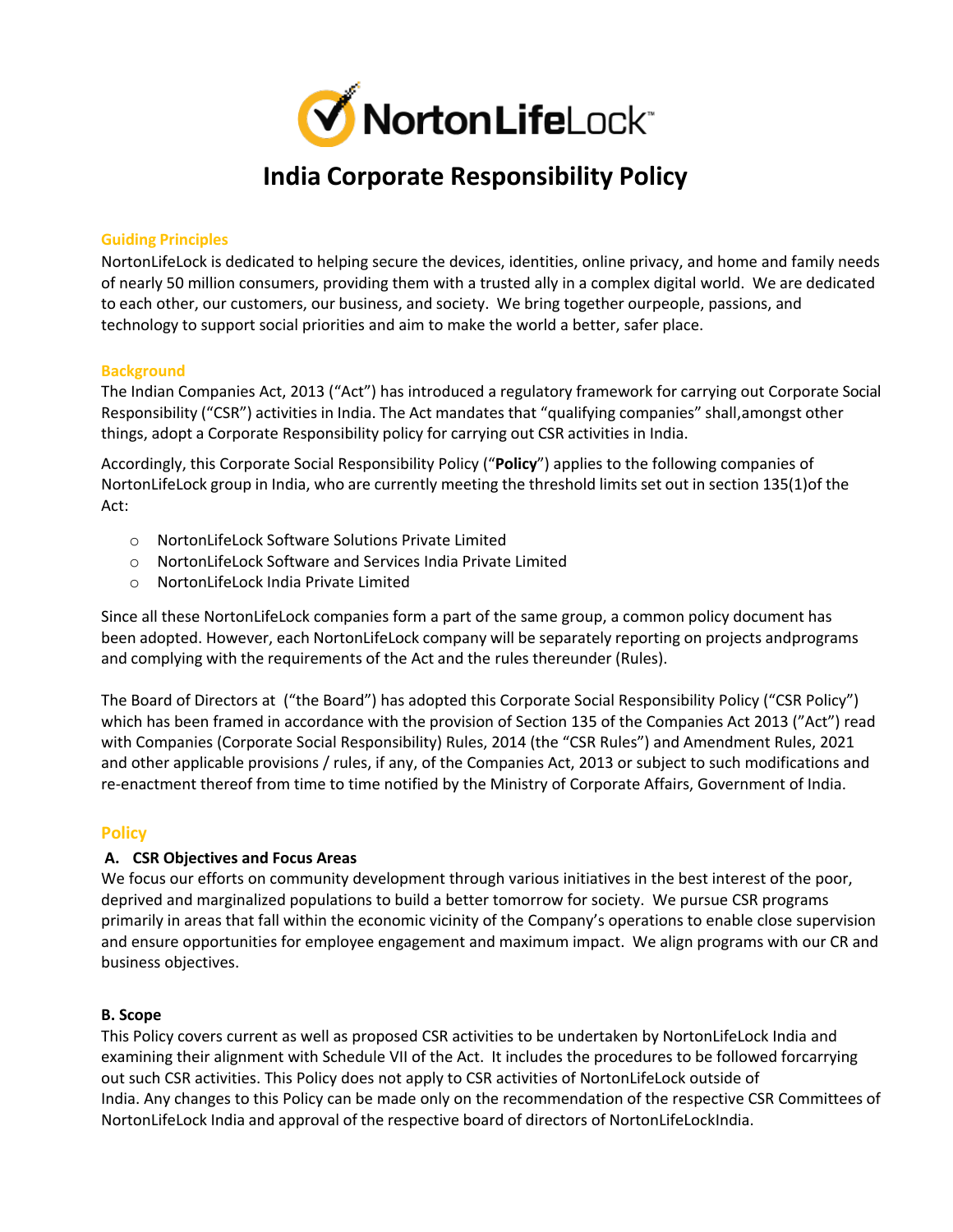

### **C. Focus area**

As a company engaged in providing services with significant societal benefit, we are committed toconducting our business with attention to and respect for ethical operation, the environment, andpositive societal impact.

NortonLifeLock' s CR platform is centered around:

- Community impact
	- Data Privacy and Protection
	- Cyber Safety Education and Training
- Employee Volunteering and Giving
- Diversity, Equity, and Inclusion
- Environmental Stewardship

#### **D. CSR activities in India**:

NortonLifeLock India has been actively working with various non- governmental organizations in India on corporate social responsibility activities. NortonLifeLock India has carried out several projects involving active participation and volunteering by employees. NortonLifeLock intends to work on programs that are centered around our focus areas and any other sector relatable to the activities given in Schedule VII of the Act and which the CRCommittee of NortonLifeLock India deems suitable in each case.

The India CSR Committee will review the sectors from time to time and make additions/ deletions/ clarifications to the above sectors. These sectors are relatable to one or more items enumerated in Schedule VII of the Act. In addition to the above activities, NortonLifeLock India may also implement or adopt programs or projects under which employees are encouraged to volunteer for CR activities as per the companies Service Time policy.

Activities completed by NortonLifeLock India in the normal course of business are not intended tobe covered in the activities set out above. Any surplus arising from CR projects or programs or activities shall not form part of the business profits, benefit the employees of the company, or be contributed to any political party.

### **E. CSR Budget**

The CSR budget will be allocated as per the provisions of the Act. The Company Board of Directors will ensure that in each financial year the Company spends at least 2% of the average Net Profit made by the Company during the immediately preceding three financial years. If the amount indicated above is not spent in its entirety in that Financial Year, the reasons will be reported in the Annual Report and signed off by the Board of Directors.

#### **F. Governance and Management**

The governance structure for CSR programs undertaken by NortonLifeLock shall be as follows:

#### **I. Responsibilities of the Board of Directors**:

- a. Appoints a Corporate Social Responsibility Committee ("CSR Committee") to effectively carry out the objectives described above
- b. Approves the CSR Policy after considering the recommendations made by the CSR Committee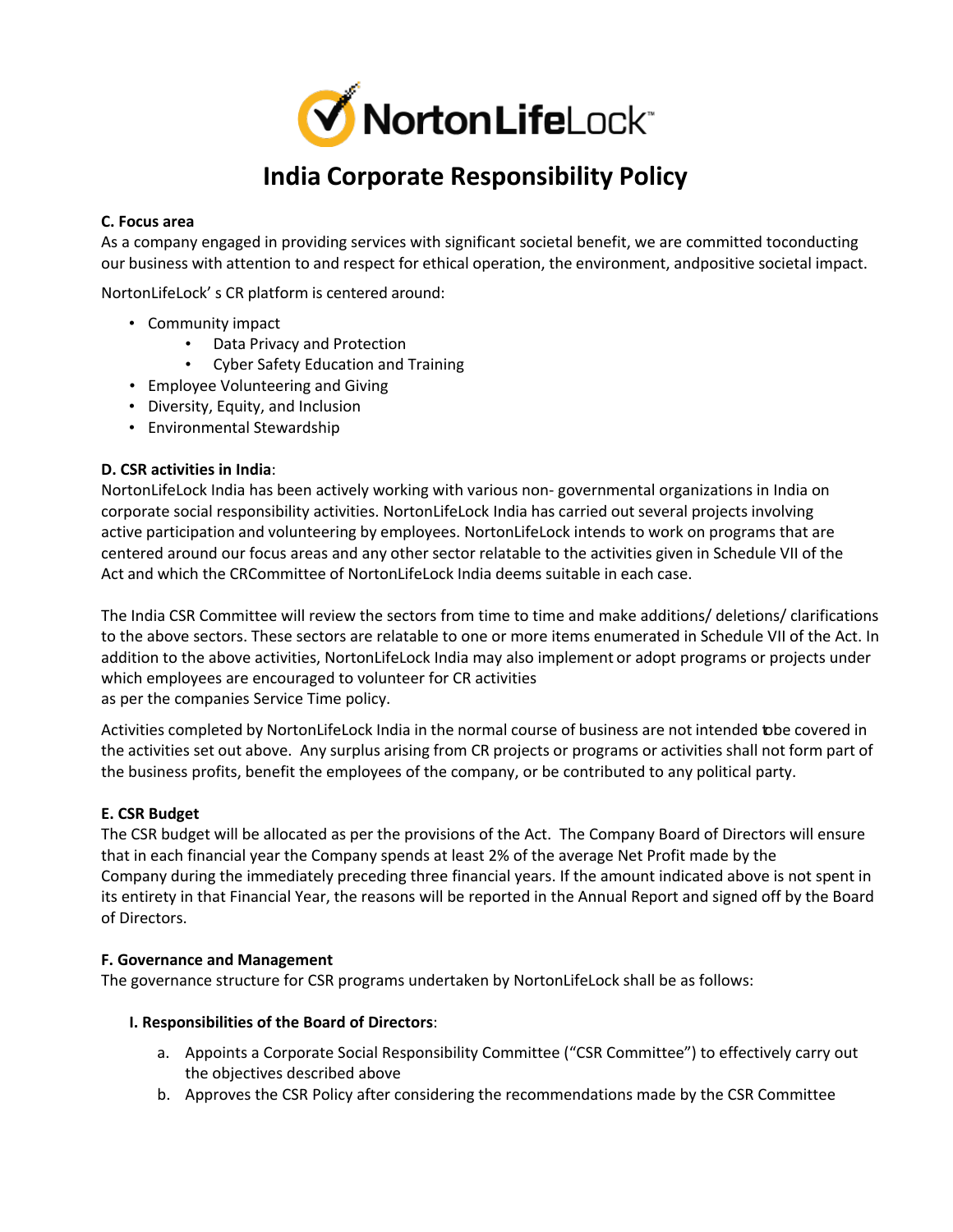

- c. Ensures that the disbursed funds are utilized for approved purposes and in the manner certified by the person in charge of financial management
- d. Monitors the smooth implementation of ongoing programs within the approved timelines / yearwise allocations and modifies on-going programs, as necessary to ensure implementation within the permissible time limit
- e. Ensures disclosure of the composition of the CSR Committee, the CSR Policy and programs approved by the Board in the Annual Report and on the Company's website.

#### **ii. Responsibility of CSR Committee**:

- a. Meets at least quarterly to discuss and review CSR programs and Policy. A quorum of two members is required for the proceedings to take place. Other meetings of the CSR Committee can be convened as and when deemed appropriate. The Committee members may attend the meeting either physically or virtually as permitted under the Regulations.
- b. Formulates and recommends a CSR Policy to the Board
- c. Formulates and recommends to the Board, an annual action plan in furtherance of the CSR policy, which includes:
	- the list of CSR programs that are approved to be undertaken
	- the manner of execution of such programs
	- the modalities of utilization of funds and implementation schedules for the programs
	- monitoring and reporting mechanism for the programs; and
	- details of need and impact assessment, if any, for the programs undertaken.
- d. Recommends the amount of expenditure to be incurred to carry out CSR programs
- e. Adds programs to the external website
- f. Monitors the CSR policy annually and updates it, as needed.

Committee members are Madhura Deo (Madhura.deo@nortonlifelock.com) and Sriram Shanmugam (Sriram.shanmugam@nortonlifelock.com)

#### **G. Implementation of CSR Programs**

The implementation of the CSR programs is done either directly by NortonLifeLock team members or by making grants to NGO partners with established track records in their respective domains. Each program aligns with NortonLifeLock' S CSR Policy.

a. **Project Selection:** The projects to be undertaken state a problem to be addressed in the respective area. Projects have well defined goals, activities, impact on beneficiaries, expected outputs & outcomes, with clearly defined targets and budgets. Each project is evaluated on its merits either by an in-house team or an external agency. Due diligence of the implementing agency (NGO Partner) is performed in terms of track record & experience in that sector. NGO Partner submits a Concept Note for initial review and feedback. The Committee provides any feedback and recommends the project to the Board for its final approval

**Memorandum of Understanding (MOU):** MOU is drafted and shared with Norton LifeLock's legal for review and comment. The MOU is executed with the Implementing agency and includes defined roles, responsibilities, deliverables, commitment & consequences in case of any breach. The MOU includes a disbursement schedule aligned with the project milestones.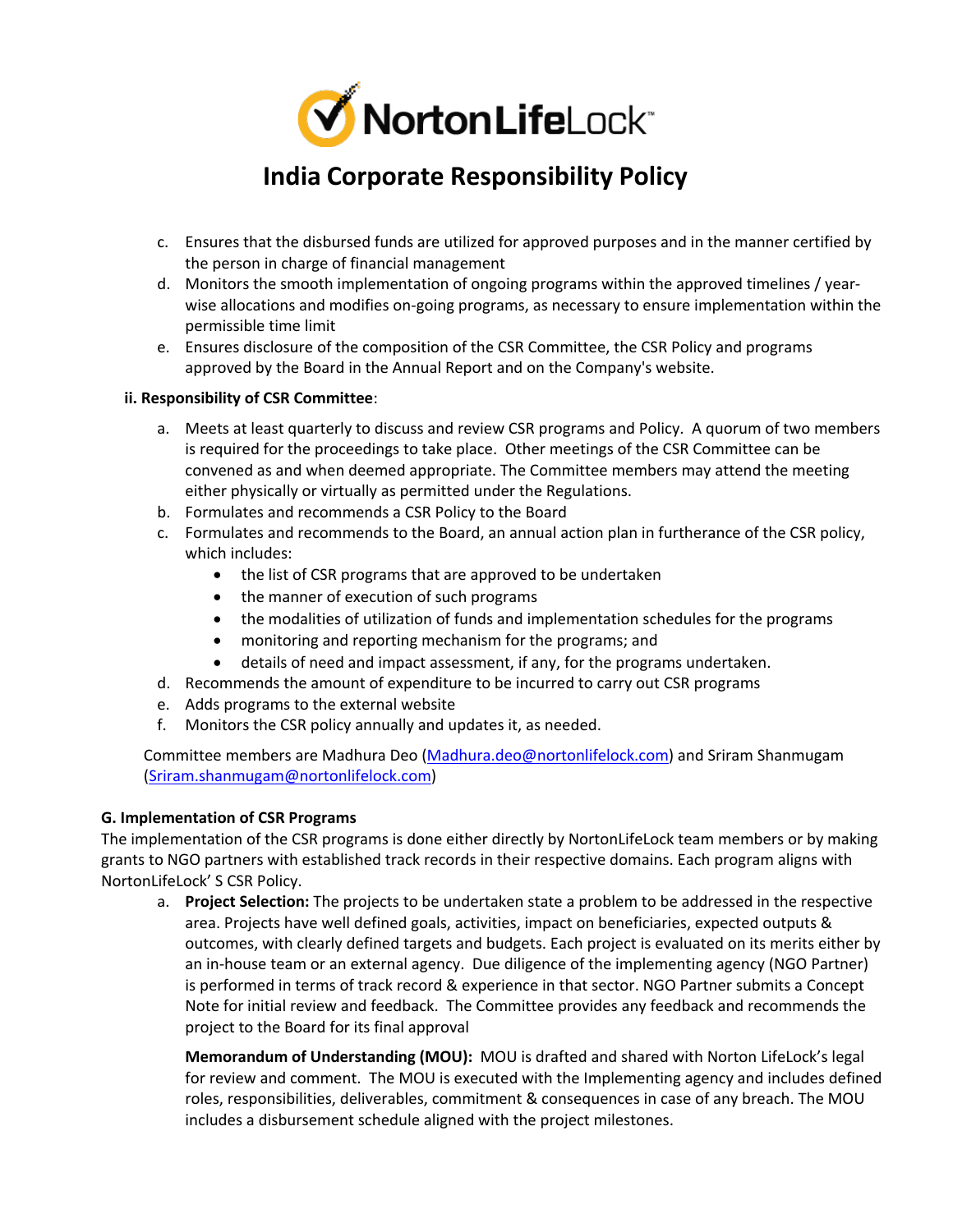

- b. **Monitoring:** The CSR Committee monitors the implementation of the CSR projects through inhouse teams or through a third party. Monitoring includes field visits, progress reports and
- c. interaction with beneficiary communities, as necessary. Status reports are presented to the CSR Committee every quarter.

#### **H. Disclosures**

NortonLifeLock will publish an annual report containing particulars specified in Annexure I or Annexure II of the Act, as applicable. The composition of the CSR Committee, and CSR Policy and Projects approved by the Board will be made available on NortonLifeLock website.